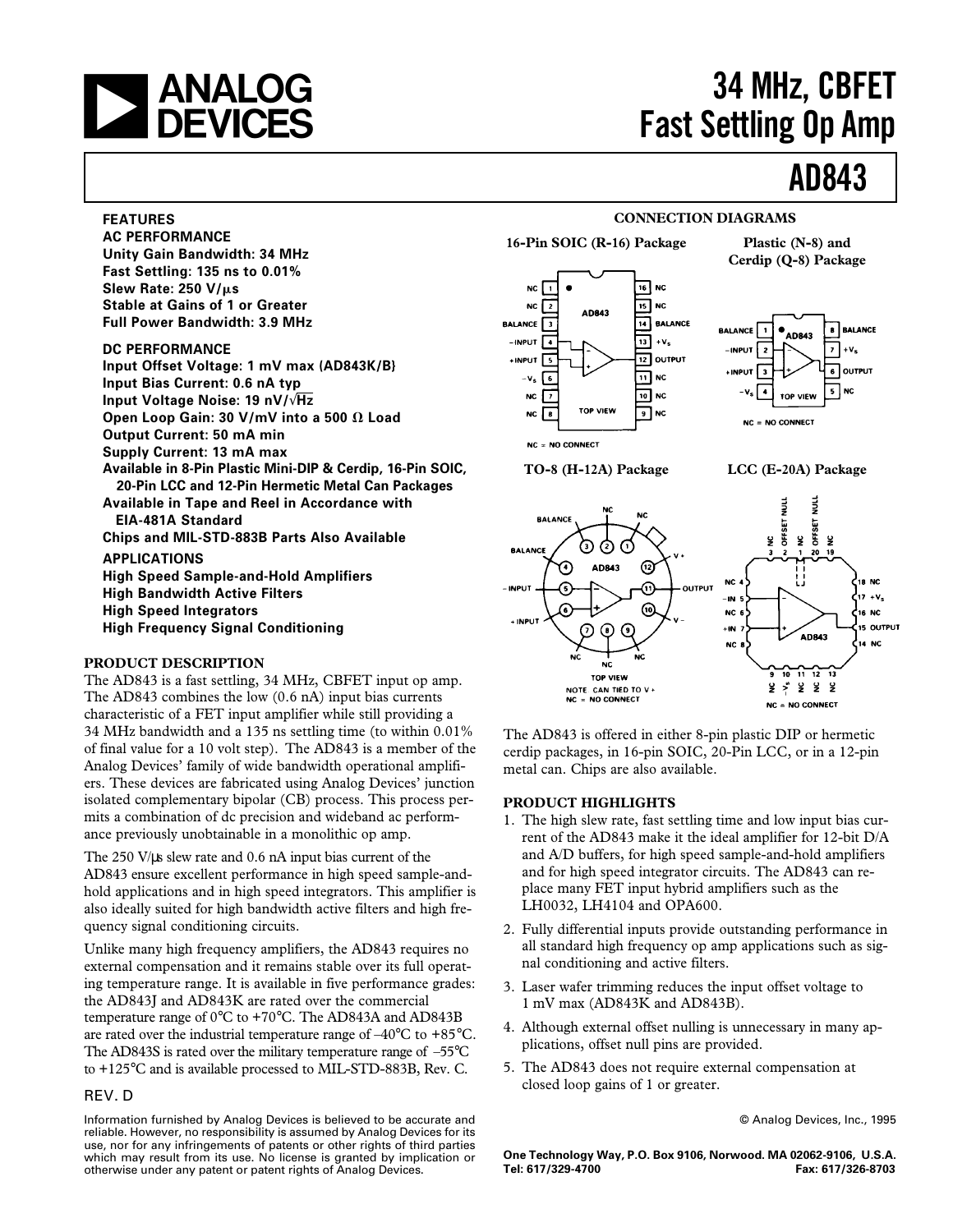# $AD843-SPECIFICATIONS$  (@  $T_A = +25^\circ$ C and  $\pm$ 15 V dc, unless otherwise noted)

| Model                                                                                                                                                                                                                 | <b>Conditions</b>                                                                                                                            | AD843J/A<br>Min<br>Typ<br>Max                                                             |                                           | <b>AD843K/B</b><br>Min<br>Typ<br>Max |                               |                                           | AD843S <sup>1</sup><br>Max<br>Min<br>Typ |                                                                               |                                           | <b>Units</b>    |                                        |
|-----------------------------------------------------------------------------------------------------------------------------------------------------------------------------------------------------------------------|----------------------------------------------------------------------------------------------------------------------------------------------|-------------------------------------------------------------------------------------------|-------------------------------------------|--------------------------------------|-------------------------------|-------------------------------------------|------------------------------------------|-------------------------------------------------------------------------------|-------------------------------------------|-----------------|----------------------------------------|
| INPUT OFFSET VOLTAGE <sup>1</sup>                                                                                                                                                                                     |                                                                                                                                              |                                                                                           |                                           |                                      |                               |                                           |                                          |                                                                               |                                           |                 |                                        |
| Offset Drift                                                                                                                                                                                                          | $TMIN$ - $TMAX$                                                                                                                              |                                                                                           | 1.0<br>1.7<br>12                          | 2.0<br>4.0                           |                               | 0.5<br>1.2<br>12                          | 1.0<br>2.0<br>35                         |                                                                               | 1.0<br>3.0<br>12                          | 2.0<br>4.5      | mV<br>mV<br>$\mu$ V/°C                 |
| <b>INPUT BIAS CURRENT</b>                                                                                                                                                                                             | Initial ( $T_I = +25$ °C)<br>Warmed- $Up2$<br>$TMIN$ - $TMAX$                                                                                |                                                                                           | 50<br>0.8                                 | 2.5<br>60/160                        |                               | 40<br>0.6                                 | 1.0<br>23/65                             |                                                                               | 50<br>0.8                                 | 2.5<br>2600     | pA<br>nA<br>nA                         |
| INPUT OFFSET CURRENT                                                                                                                                                                                                  | Initial ( $T_I$ = +25°C)<br>Warmed-Up <sup>2</sup><br>$TMIN-TMAX$                                                                            |                                                                                           | 30<br>0.25                                | 1.0<br>23/64                         |                               | 20<br>0.2                                 | 0.4<br>9/26                              |                                                                               | 30<br>0.25                                | 1.0<br>1025     | pA<br>nA<br>nA                         |
| <b>INPUT CHARACTERISTICS</b><br><b>Input Resistance</b><br>Input Capacitance                                                                                                                                          |                                                                                                                                              |                                                                                           | $10^{10}\,$<br>6                          |                                      |                               | $10^{10}\,$<br>6                          |                                          |                                                                               | $10^{10}$<br>6                            |                 | Ω<br>pF                                |
| <b>INPUT VOLTAGE RANGE</b><br>Common Mode                                                                                                                                                                             |                                                                                                                                              | ±10                                                                                       | $+12,$<br>$-13$                           |                                      | ±10                           | $+12,$<br>$-13$                           |                                          | ±10                                                                           | $+12,$<br>$-13$                           |                 | V                                      |
| COMMON-MODE REJECTION                                                                                                                                                                                                 | $V_{CM} = \pm 10 V$<br>$TMIN$ - $TMAX$                                                                                                       | 60<br>60                                                                                  | 72<br>72                                  |                                      | 70<br>68                      | 76<br>76                                  |                                          | 60<br>60                                                                      | 72<br>72                                  |                 | dB<br>dB                               |
| <b>INPUT VOLTAGE NOISE</b><br>Wideband Noise                                                                                                                                                                          | $f = 10$ kHz<br>10 Hz to 10 MHz                                                                                                              |                                                                                           | 19<br>60                                  |                                      |                               | 19<br>60                                  |                                          |                                                                               | 19<br>60                                  |                 | $nV/\sqrt{Hz}$<br>$\mu$ V rms          |
| OPEN LOOP GAIN                                                                                                                                                                                                        | $V_O = \pm 10$ V<br>$R_{LOAD} \ge 500 \Omega$<br>$TMIN$ - $TMAX$                                                                             | 15<br>10                                                                                  | 25<br>20                                  |                                      | 20<br>10                      | 30<br>25                                  |                                          | 15<br>10                                                                      | 30<br>25                                  |                 | V/mV<br>V/mV                           |
| OUTPUT CHARACTERISTICS<br>Voltage                                                                                                                                                                                     | $R_{\rm LOAD} \geq 500~\Omega$                                                                                                               | ±10                                                                                       | $+11.5,$<br>$-12.6$                       |                                      | ±10                           | $+11.5,$<br>$-12.6$                       |                                          | ±10                                                                           | $+11.5,$<br>$-12.6$                       |                 | V                                      |
| Current<br>Output Resistance                                                                                                                                                                                          | $V_{OUT} = \pm 10 V$<br>Open Loop                                                                                                            | 50                                                                                        | 12                                        |                                      | 50                            | 12                                        |                                          | 50                                                                            | 12                                        |                 | mA<br>Ω                                |
| FREQUENCY RESPONSE<br>Unity Gain Bandwidth<br>Full Power Bandwidth <sup>3</sup><br>Rise Time<br>Overshoot<br>Slew Rate<br><b>Settling Time</b>                                                                        | $V_{OUT}$ = 90 mV p-p<br>$V_0 = 20 V p - p$<br>$R1 \ge 500 \Omega$<br>$A_{\text{VCL}} = -1$<br>$A_{VCL} = -1$<br>$A_{VCL} = -1$<br>10 V Step | 2.5<br>160                                                                                | 34<br>3.9<br>10<br>15<br>250              |                                      | 2.5<br>160                    | 34<br>3.9<br>10<br>15<br>250              |                                          | 2.5<br>160                                                                    | 34<br>3.9<br>10<br>15<br>250              |                 | MHz<br>MHz<br>ns<br>$\%$<br>$V/\mu s$  |
| Overdrive Recovery<br>Differential Gain<br>Differential Phase                                                                                                                                                         | $A_{VCL} = -1$<br>to $0.1\%$<br>to 0.01%<br>-Overdrive<br>+Overdrive<br>$f = 4.4 \text{ MHz}$<br>$f = 4.4 \text{ MHz}$                       |                                                                                           | 95<br>135<br>200<br>700<br>0.025<br>0.025 |                                      |                               | 95<br>135<br>200<br>700<br>0.025<br>0.025 |                                          |                                                                               | 95<br>135<br>200<br>700<br>0.025<br>0.025 |                 | ns<br>ns<br>ns<br>ns<br>$\%$<br>Degree |
| <b>POWER SUPPLY</b><br>Rated Performance<br><b>Operating Range</b><br>Quiescent Current<br>Rejection Ratio                                                                                                            | $TMIN$ - $TMAX$<br>$\pm$ 5 V to $\pm$ 18 V                                                                                                   | ±4.5<br>65                                                                                | ±15<br>12<br>12.3<br>76                   | ±18<br>13<br>14                      | ±4.5<br>70                    | ±15<br>12<br>12.3<br>80                   | ±18<br>13<br>14                          | ±4.5<br>65                                                                    | ±15<br>12<br>12.5<br>76                   | ±18<br>13<br>16 | V<br>V<br>mA<br>mA<br>dB               |
| Rejection Ratio                                                                                                                                                                                                       | $TMIN$ - $TMAX$                                                                                                                              | 62                                                                                        | 76                                        |                                      | 68                            | 80                                        |                                          | 62                                                                            | 76                                        |                 | dB                                     |
| TEMPERATURE RANGE<br>Operating, Rated Performance<br>Commercial ( $0^{\circ}$ C to +70 $^{\circ}$ C)<br>Industrial $(-40^{\circ}$ C to $+85^{\circ}$ C)<br>Military (-55 $\rm{^{\circ}C}$ to +125 $\rm{^{\circ}C})^4$ |                                                                                                                                              | AD843J<br>AD843A                                                                          |                                           | AD843K<br>AD843B                     |                               | AD843S                                    |                                          |                                                                               |                                           |                 |                                        |
| PACKAGE OPTIONS<br>Plastic $(N-8)$<br>Cerdip $(Q-8)$<br>Metal Can (H-12A)<br>$LCC$ (E-20A)<br>SOIC $(R-16)$<br>Tape & Reel<br>Chips                                                                                   |                                                                                                                                              | $AD843$ JN<br>AD843AQ<br>AD843JR-16<br>AD843JR-16-REEL<br>AD843JR-16-REEL7<br>AD843JCHIPS |                                           |                                      | AD843KN<br>AD843BQ<br>AD843BH |                                           |                                          | AD843SQ, AD843SQ/883B<br>AD843SH, AD843SH/883B<br>AD843SE/883B<br>AD843SCHIPS |                                           |                 |                                        |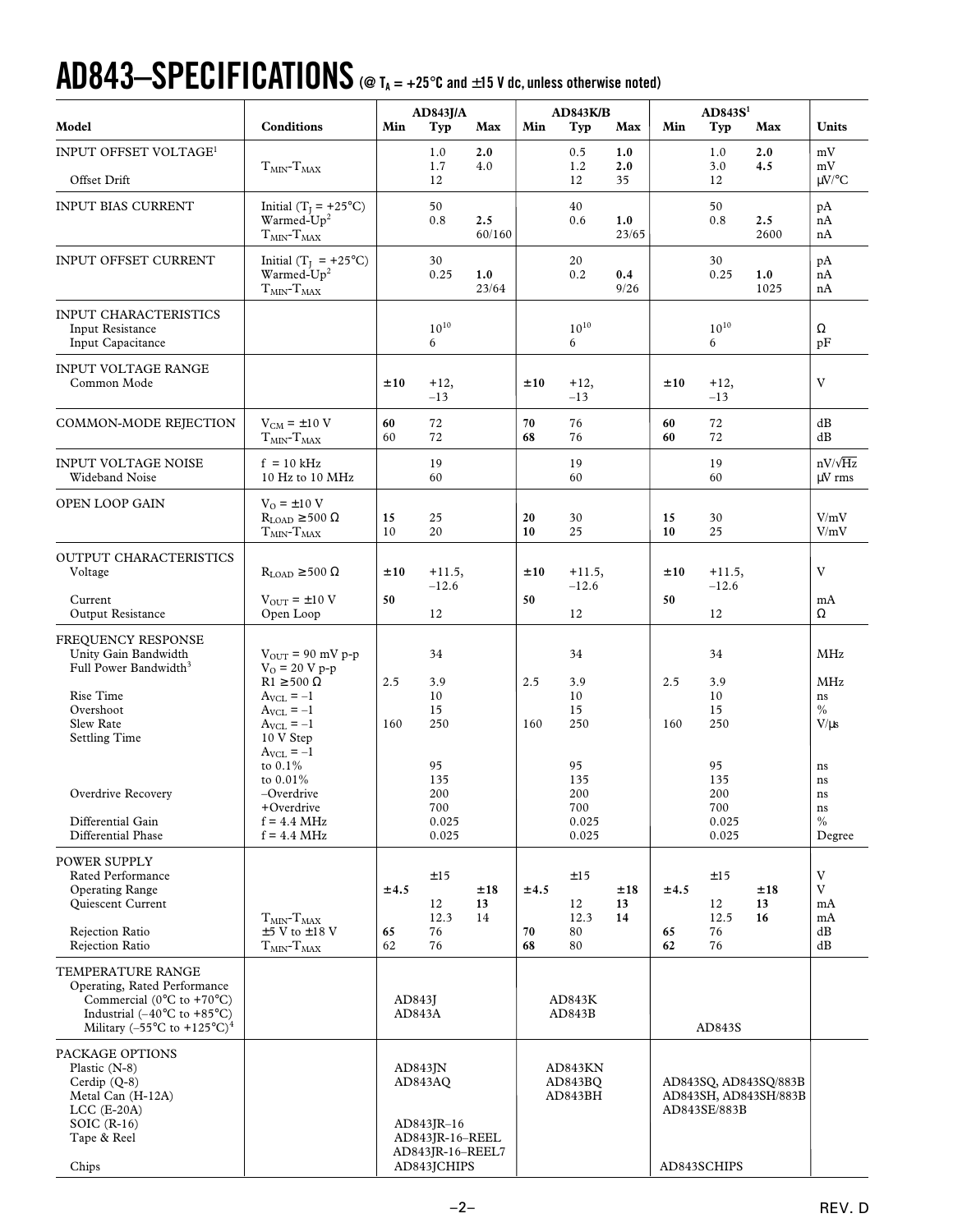### **AD843**

#### **NOTES**

1 Standard Military Drawings Available: 5962-9098001M2A (SE/883B), 5962-9098001MXA (SH/883B), 5962-9098001MPA (SQ/883B). <sup>2</sup>Specifications are guaranteed after 5 minutes at  $T_A$  = +25°C.

<sup>3</sup>Full power bandwidth = Slew Rate/2  $\pi V$  peak.

<sup>4</sup>All "S" grade  $T_{\text{MIN}}$ - $T_{\text{MAX}}$  specifications are tested with automatic test equipment at  $T_A = -55^{\circ}$ C and  $T_A = +125^{\circ}$ C.

Specifications subject to change without notice.

Specifications in **boldface** are tested on all production units at final electrical test. Results from those tests are used to calculate outgoing quality levels. All min and max specifications are guaranteed although only those shown in **boldface** are tested on all production units.

### **ABSOLUTE MAXIMUM RATINGS<sup>1</sup>**

Supply Voltage . . . . . . . . . . . . . . . . . . . . . . . . . . . . . . . . .±18 V Internal Power Dissipation<sup>2</sup>

| Plastic Package                                                                  | $1.50$ Watts |
|----------------------------------------------------------------------------------|--------------|
| Cerdip Package                                                                   | 1.35 Watts   |
| 12-Pin Header Package                                                            | 1.80 Watts   |
| 16-Pin SOIC Package                                                              | 1.50 Watts   |
|                                                                                  |              |
|                                                                                  |              |
|                                                                                  |              |
| Differential Input Voltage $\dots \dots \dots \dots \dots \dots +V_S$ and $-V_S$ |              |
| Storage Temperature Range (N, R) $\ldots \ldots -65$ °C to +125°C                |              |
| Storage Temperature Range $(Q, H, E)$ -65°C to +150°C                            |              |
| <b>Operating Temperature Range</b>                                               |              |
|                                                                                  |              |
|                                                                                  |              |
|                                                                                  |              |
| Lead Temperature Range (Soldering 60 sec) $\dots \dots$ +300°C                   |              |
|                                                                                  |              |
|                                                                                  |              |

#### **METALIZATION PHOTOGRAPH**





SUBSTRATE CONNECTED TO +  $\mathsf{V}_\mathbf{S}$ 

#### NOTES

<sup>1</sup>Stresses above those listed under "Absolute Maximum Ratings" may cause permanent damage to the device at these or any other conditions above those indicated in the operational sections of this specification is not implied. Exposure to absolute maximum rating conditions for extended periods may affect device reliability.

<sup>2</sup>8-Pin Plastic Package:  $\theta_{JA} = 100^{\circ}$ C/Watt 8-Pin Cerdip Package:  $\dot{\theta}_{JA} = 110^{\circ}$ C/Watt 12-Pin Header Package:  $\theta_{JA} = 80^{\circ}$ C/Watt 16-Pin SOIC Package:  $\theta_{JA} = 100^{\circ}$ C/Watt 20-Pin LCC Package:  $\theta_{JA}$  = 150°C/Watt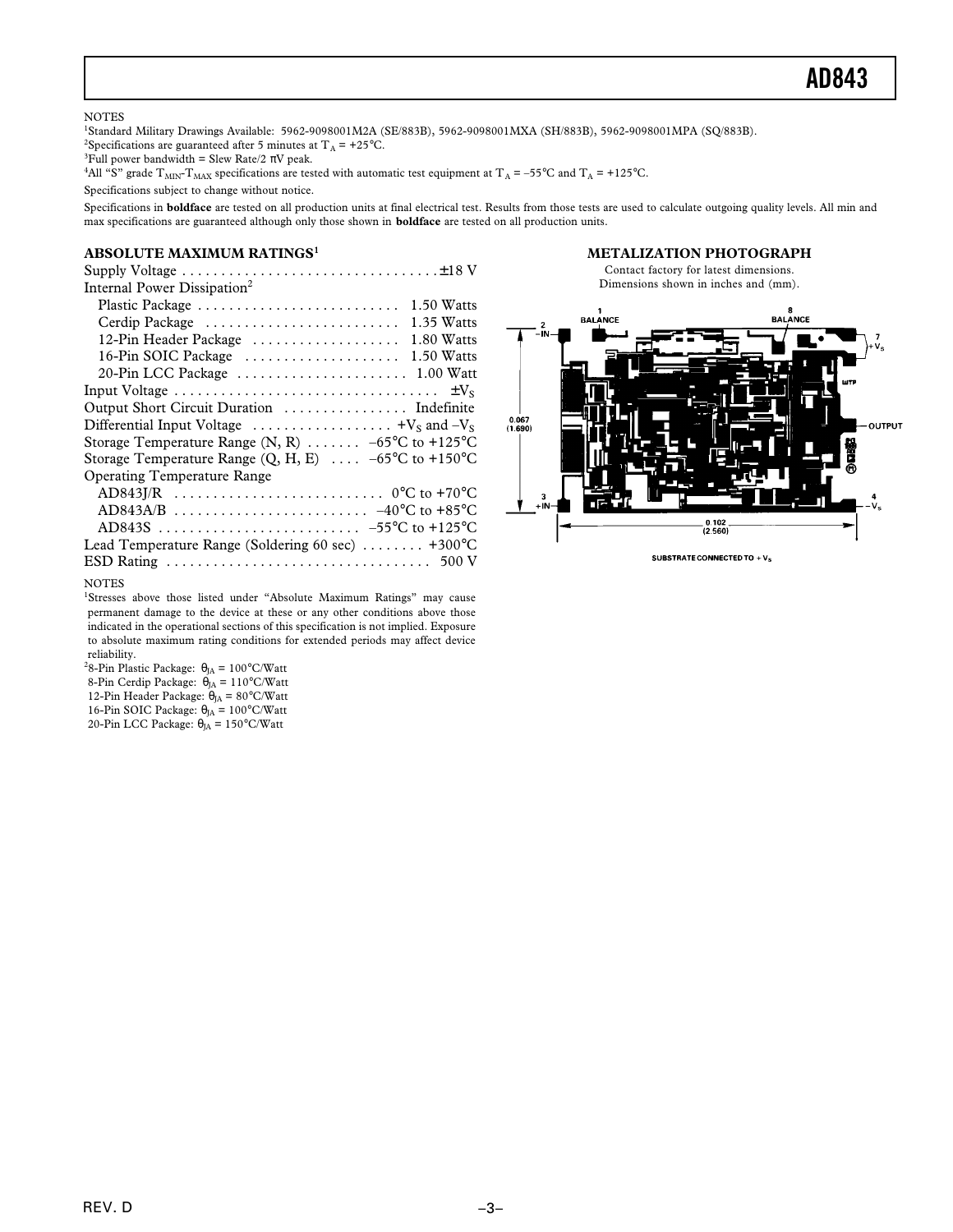## **AD843–Typical Characteristics**









Figure 2. Output Voltage Swing vs. Supply Voltage



Figure 4. Quiescent Current vs. Supply Voltage



Figure 7. Input Bias Current vs. Common Mode Voltage

Figure 5. Input Bias Current vs. Junction Temperature





Figure 3. Output Voltage Swing vs. Load Resistance



Figure 6. Output Impedance vs. Frequency



Figure 9. Gain Bandwidth Product vs. Temperature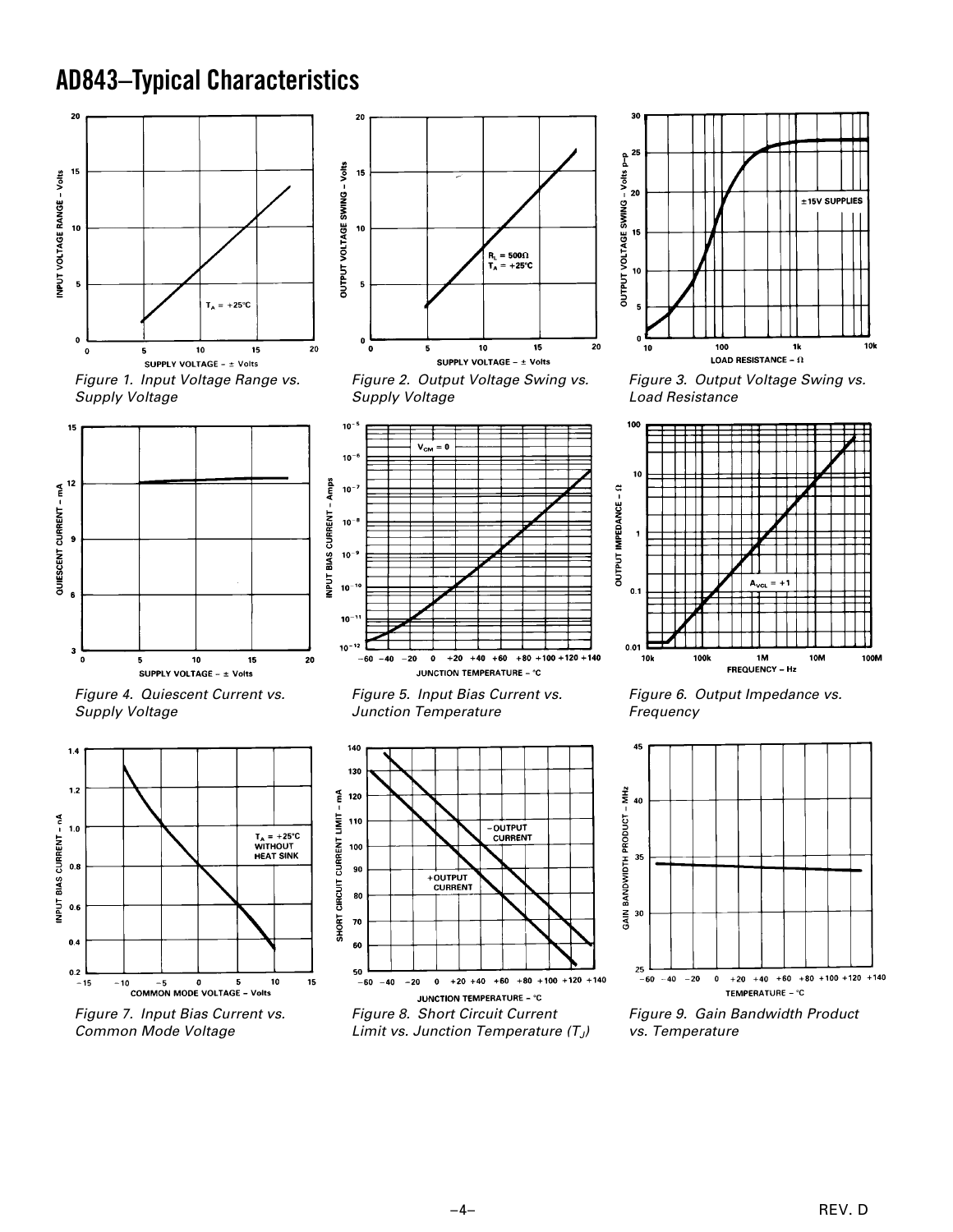

Figure 10. Open Loop Gain and Phase Margin vs. Frequency



Figure 13. Common Mode Rejection vs. Frequency



Figure 16. Harmonic Distortion vs. Frequency



Figure 11. Open Loop Gain vs. Supply Voltage



Figure 12. Power Supply Rejection vs. Frequency



Figure 14. Large Signal Frequency Response



Figure 17. Input Noise Voltage Spectral Density



Figure 15. Output Swing and Error vs. Settling Time



Figure 18. Slew Rate vs. Temperature

REV. D  $-5-$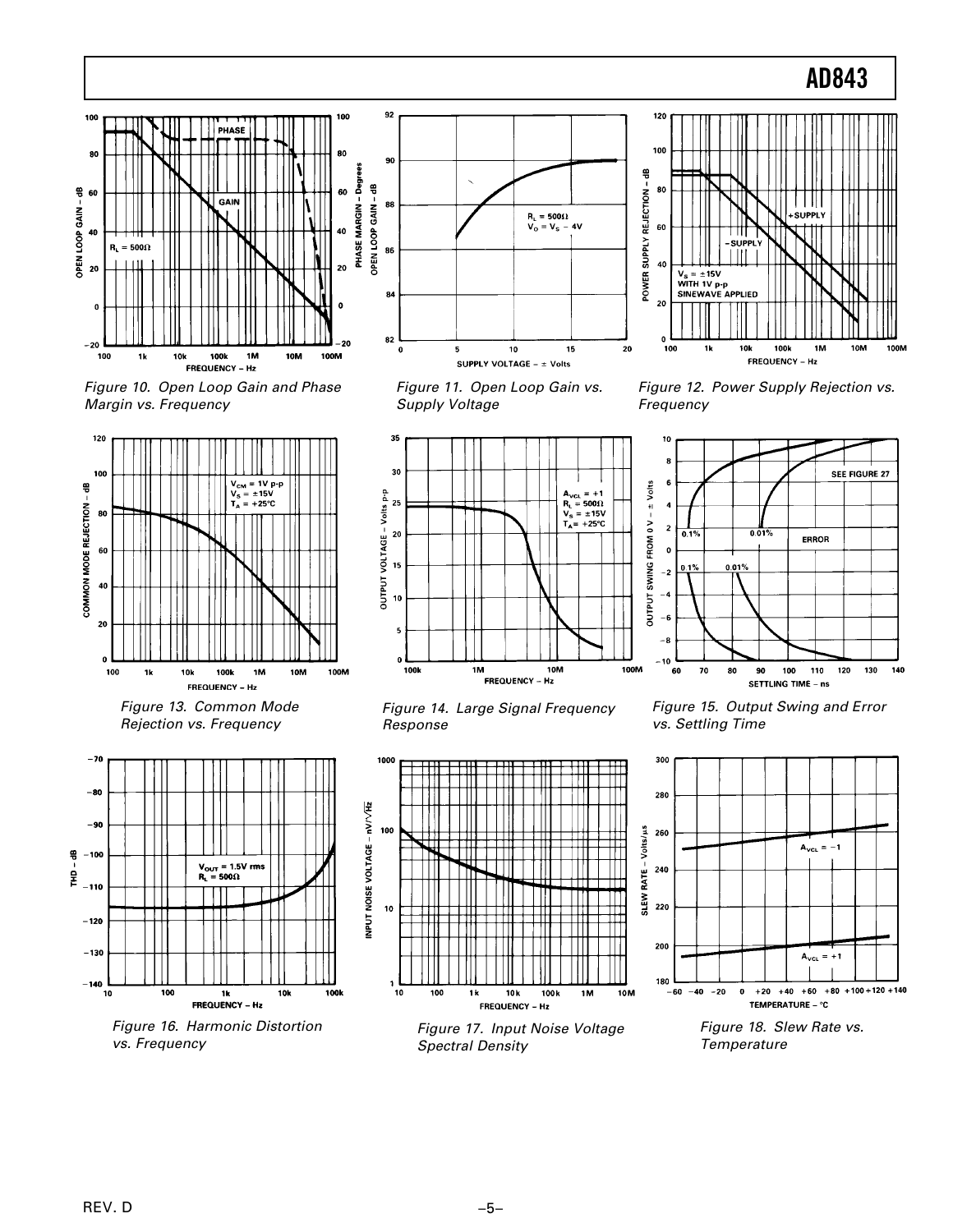## **AD843–Typical Characteristics**





Figure 20a. Inverting Amplifier Connection



Figure 20b. Inverter Large Signal Pulse Response.  $C_F = 0$ ,  $C_L = 10$  pF







Figure 20c. Inverter Small Signal Pulse Response.  $C_F = 0$ ,  $C_L = 10$  pF



Figure 20e. Inverter Small Signal Pulse Response.  $C_F = 5$  pF,  $C_L = 110$  pF



Figure 21a. Unity Gain Inverter Circuit for Driving Capacitive Loads





Figure 21b. Inserter Cap Load Large Signal Pulse Response.  $C_F = 15$  pF,  $C_L = 410$  pF

Figure 21c. Inverter Cap Load Small Signal Pulse Response.  $C_F = 15$  pF,  $C_L = 410$  pF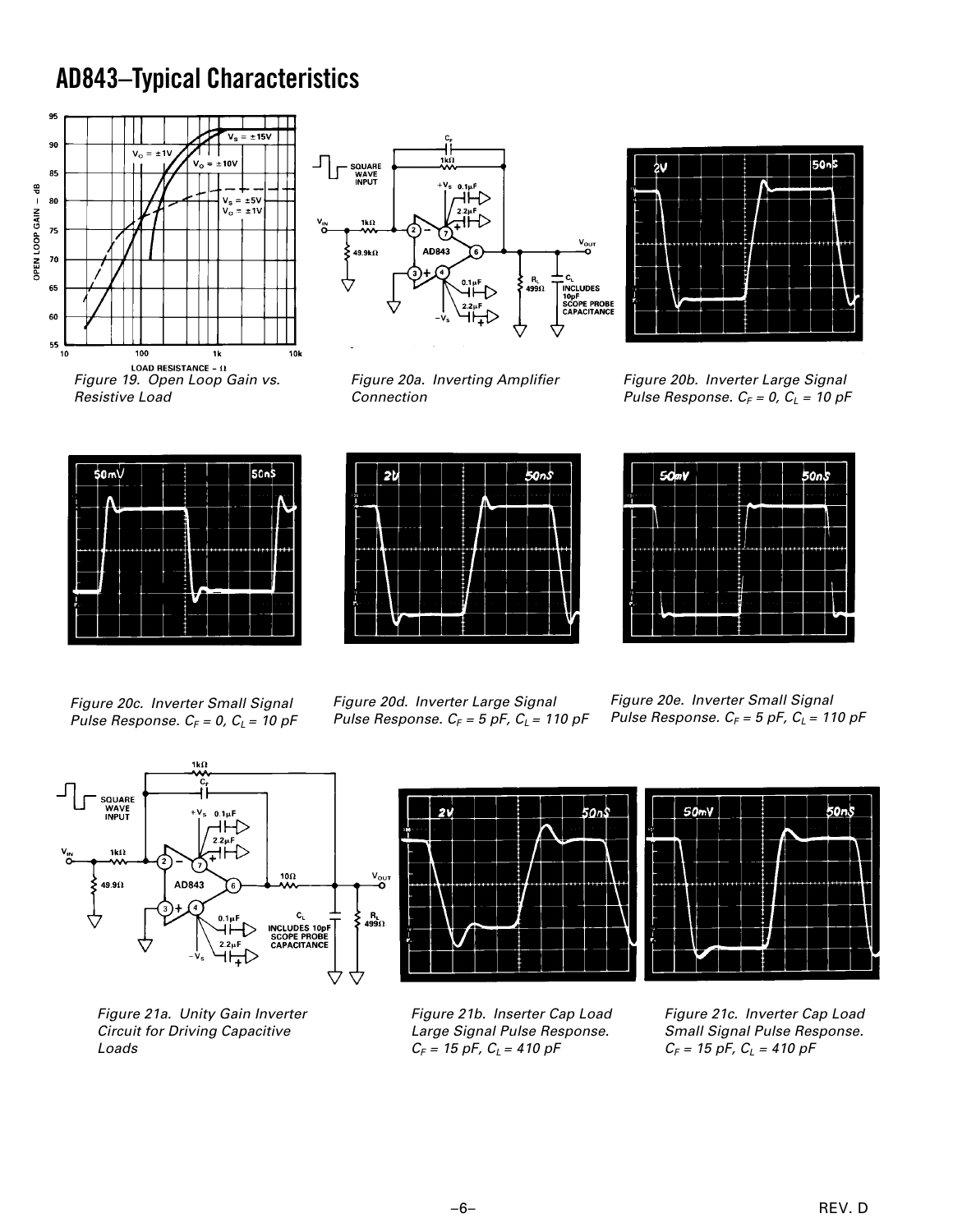### **AD843**



Figure 22a. Unity Gain Buffer Amplifier



Ŋ Ŵ

 $50mV$ 



Figure 23a. Unity Gain Buffer Circuit for Driving Capacitive Loads



Figure 22c. Buffer Small Signal Pulse Response.  $C_L = 10 pF$ 





Figure 23b. Buffer Cap Load Large Signal Pulse Response.  $C_F = 33$  pF,  $C_L = 10$  pF

Figure 23c. Buffer Cap Load Small Signal Pulse Response.  $C_F = 33$  pF,  $C_L = 10 \text{ pF}$ 



Figure 23d. Buffer Cap Load Large Signal Pulse Response.  $C_F = 33$  pF,  $C_L = 110$  pF

Figure 23e. Buffer Cap Load Small Signal Pulse Response.  $C_F = 33$  pF,  $C_L = 110$  pF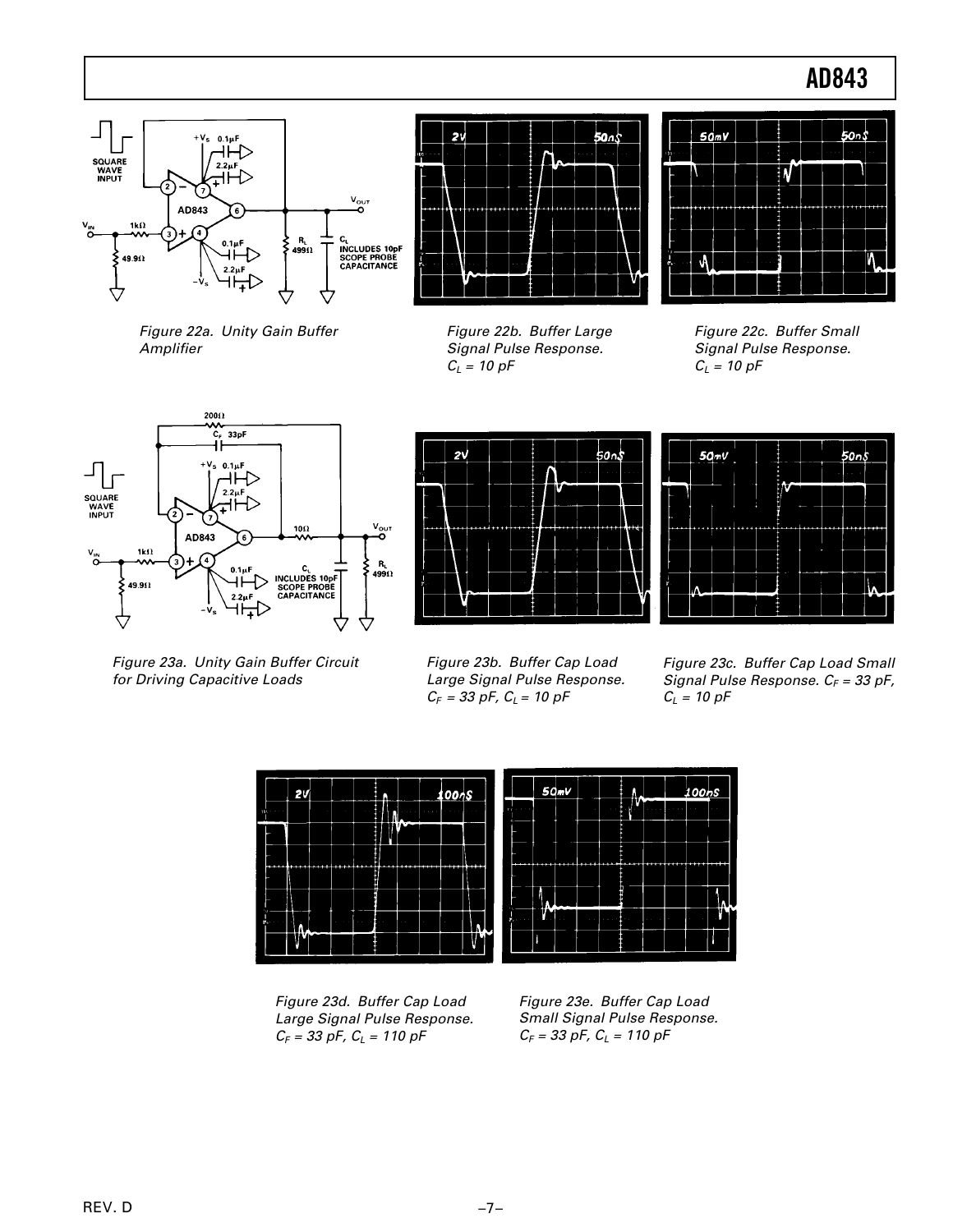## **AD843**

### **GROUNDING AND BYPASSING**

Like most high bandwidth amplifiers, the AD843 is sensitive to capacitive loading. Although it will drive capacitive loads up to 20 pF without degradation of its rated performance, both an increased capacitive load drive capability and a "cleaner" (nonringing) pulse response can be obtained from the AD843 by using the circuits illustrated in Figures 20 to 23. The addition of a 5 pF feedback capacitor to the unity gain inverter connection (Figure 20a) substantially reduces the circuit's overshoot, even when it is driving a 110 pF load. This can be seen by comparing the waveforms of Figures 20b through 20e. To drive capacitive loads greater than 100 pF, the load should be decoupled from the amplifier's output by a 10  $\Omega$  resistor and the feedback capacitor, CF, should be connected directly between the amplifier's output and its inverting input (Figure 21a). When using a 15 pF feedback capacitor, this circuit can drive 400 pF with less than 20% overshoot, as illustrated in Figures 21b and 21c. Increasing capacitor  $C_F$  to 47 pF also increases the capacitance drive capability to 1000 pF, at the expense of a 10:1 reduction in bandwidth compared with the simple unity gain inverter circuit of Figure 20a.

Unity gain voltage followers (buffers) are more sensitive to capacitive loads than are inverting amplifiers because there is no attenuation of the feedback signal. The AD843 can drive 10 pF to 20 pF when connected in the basic unity gain buffer circuit of Figure 22a.

The 1 kΩ resistor in series with the AD843's noninverting input serves two functions: first, together with the amplifier's input capacitance, it forms a low-pass filter which slows down the actual signal seen by the AD843. This helps reduce ringing on the amplifier's output voltage. The resistor's second function is to limit the current into the amplifier when the differential input voltage exceeds the total supply voltage.

The AD843 will deliver a much "cleaner" pulse response when connected in the somewhat more elaborate follower circuit of Figure 23a. Note the reduced overshoot in Figure 23b and 23c as compared to Figures 22b and 22c.

For maximum bandwidth, in most applications, input and feedback resistors used with the AD843 should have resistance values equal to or less than 1.5 kΩ. Even with these low resistance values, the resultant RC time constant formed between them and stray circuit capacitances is large enough to cause peaking in the amplifier's response. Adding a small capacitor,  $C_F$ , as shown in Figures 20a to 23a will reduce this peaking and flatten the overall frequency response.  $C_F$  will normally be less than 10 pF in value.

The AD843 can drive resistive loads over the range of 500  $\Omega$  to  $\infty$  with no change in dynamic response. While a 499  $\Omega$  load was used in the circuits of Figures 20-23, the performance of these circuits will be essentially the same even if this load is removed or changed to some other value, such as 2 k $\Omega$ .

To obtain the "cleanest" possible transient response when driving heavy capacitive loads, be sure to connect bypass capacitors directly between the power supply pins of the AD843 and ground as outlined in "grounding and bypassing."

### **GROUNDING AND BYPASSING**

In designing practical circuits using the AD843, the user must keep in mind that some special precautions are needed when dealing with high frequency signals. Circuits must be wired using short interconnect leads. Ground planes should be used whenever possible to provide both a low resistance, low inductance circuit path and to minimize the effects of high frequency coupling. IC sockets should be avoided, since their increased interlead capacitance can degrade the bandwidth of the device.

Power supply leads should be bypassed to ground as close as possible to the pins of the amplifier. Again, the component leads should be kept very short. As shown in Figure 24, a parallel combination of a 2.2  $\mu$ F tantalum and a 0.1  $\mu$ F ceramic disc capacitor is recommended.



Figure 24. Recommended Power Supply Bypassing for the AD843 (DIP Pinout)

### **USING A HEAT SINK**

The AD843 consumes less quiescent power than most precision high speed amplifiers and is specified to operate without using a heat sink. However, when driving low impedance loads, the current applied to the load can be 4 to 5 times greater than the quiescent current. This will produce a noticeable temperature rise, which will increase input bias currents. The use of a small heat sink, such as the Mouser Electronics #33HS008 is recommended.



Offset Null Configuration (DIP Pinout)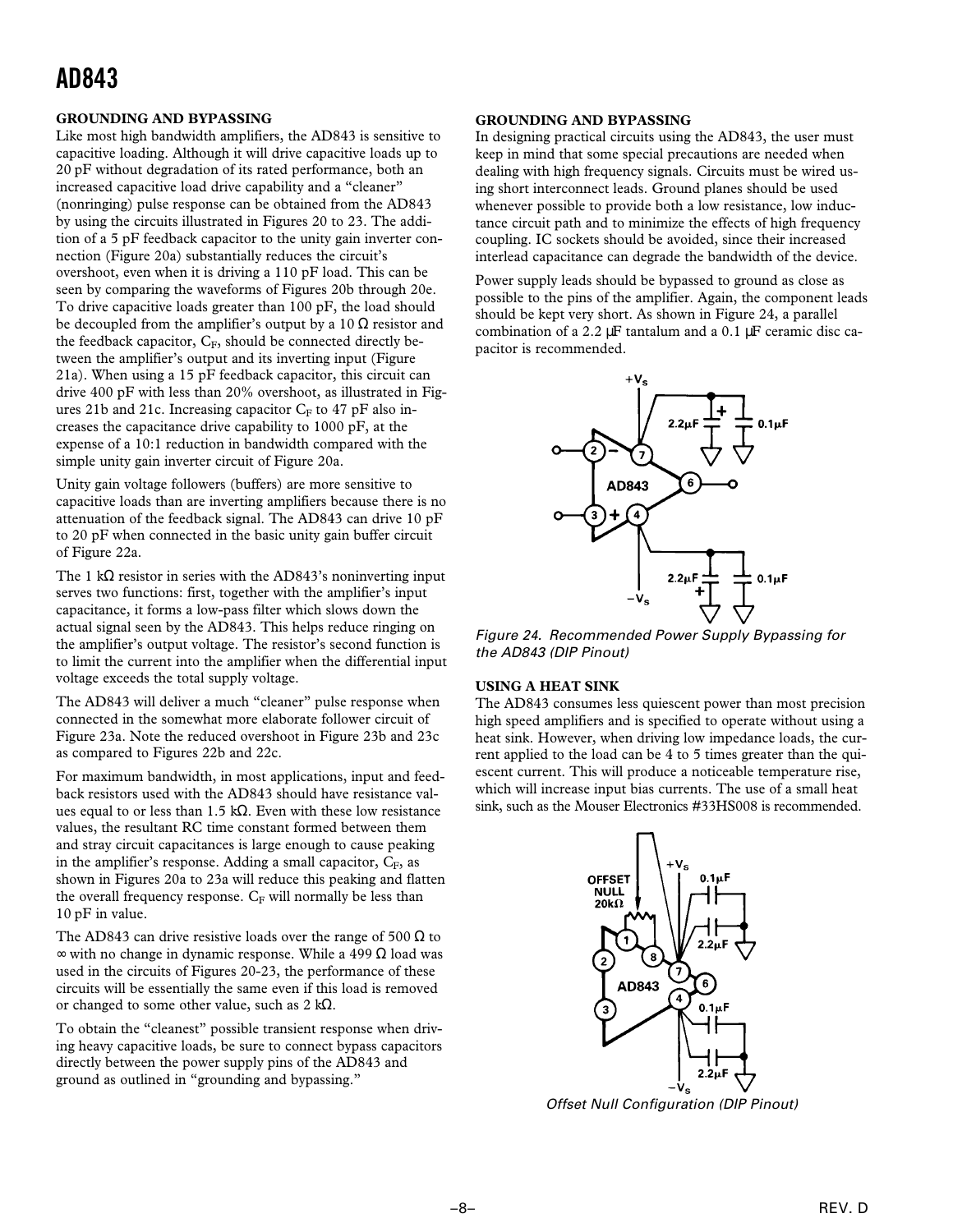### **SAMPLE-AND-HOLD AMPLIFIER CIRCUITS**

### **A Fast Switching Sample & Hold Circuit**

A sample-and-hold circuit possessing short acquisition time and low aperture delay can be built using an AD843 and discrete JFET switches. The circuit of Figure 25 employs five n-channel JFETs (with turn-on times of 35 ns) and an AD843 op amp (which can settle to 0.01% in 135 ns). The circuit has an aperture delay time of 50 ns and an acquisition time of 1 µs or less.

This circuit is based on a noninverting open loop architecture, using a differential hold capacitor to reduce the effects of pedestal error. The charge that is removed from CH1 by Q2 and Q3 is offset by the charge removed from CH2 by Q4 and Q5. This circuit can tolerate low hold capacitor values (approximately  $100 \text{ pF}$ , which improve acquisition time, due to the small gateto-drain capacitance of the discrete JFETs. Although pedestal error will vary with input signal level, making trimming more difficult, the circuit has the advantages of high bandwidth and short acquisition times. In addition, it will exhibit some nonlinearity because both amplifiers are operating with a common-mode input. Amplifier A2, however, contributes less than 0.025% linearity error, due to its 72 dB common-mode rejection ratio.

To make sure the circuit accommodates a wide  $\pm 10$  V input range, the gates of the JFETs must be connected to a potential near the –15 V supply. The level-shift circuitry (diode D3, PNP transistor Q7, and NPN transistor Q6) shifts the TTL level S/H command to provide for an adequate pinch-off voltage for the JFET switches over the full input voltage range.

The JFETs Q2, Q3, Q4 and Q5 across the two hold capacitors ensure signal acquisition for all conditions of  $V_{IN}$  and  $V_{OUT}$ when the circuit switches from the sample to the hold mode. Transistor Q1 provides an extra stage of isolation between the output of amplifier A1 and the hold capacitor CH1.

When selecting capacitors for use in a sample-and-hold circuit, the designer should choose those types with low dielectric absorption and low temperature coefficients. Silvered-mica capacitors exhibit low (0 to 100 ppm/°C) temperature coefficients and will still work in temperatures exceeding 200°C. It is also recommend that the user test the chosen capacitor to insure that its value closely matches that printed on it since not all capacitors are fully tested by their manufacturers for absolute tolerance.



Figure 25. A Fast Switching Sample-and-Hold Amplifier

### **A PING-PONG S/H AMPLIFIER**

For improved throughput over the circuit of Figure 25, a "pingpong" architecture may be used. A ping-pong circuit overcomes some of the problems associated with high speed S/H amplifiers by allowing the use of a larger hold capacitor for a given sample rate: this will reduce the associated feedthrough, droop and pedestal errors.

Figure 26 illustrates a simple, four-chip ping-pong sample-andhold amplifier circuit. This design increases throughput by using one channel to acquire a new sample while another channel holds the previous sample. Instead of having to reacquire the signal when switching from hold to sample mode, it alternately connects the outputs from Channel 1 or from Channel 2 to the A/D converter. In this case, the throughput is the slew rate and settling time of the output amplifiers, A2 and A3.

A high speed CB amplifier, A1, follows the input signal. U1, a dual wideband "T" switch, connects the input buffer amp to one of the two output amplifiers while selecting the complementary amplifier to drive the A/D input. For example, when "select" is at logic high, A1 drives CH1, A2 tracks the input signal and the output of A3 is connected to the input of the A/D converter. At the same time, A3 holds an analog value and its output is connected to the input of the A/D converter. When the select command goes to logic LOW, the two output amplifiers alternate functions.

Since the input to the A/D converter is the alternated "held" outputs from A1 and A2, the offset voltage mismatch of the two amplifiers will show up as nonlinearity and, therefore, distortion in the output signal. To minimize this, potentiometers can be used to adjust the offsets of the output amplifiers until they are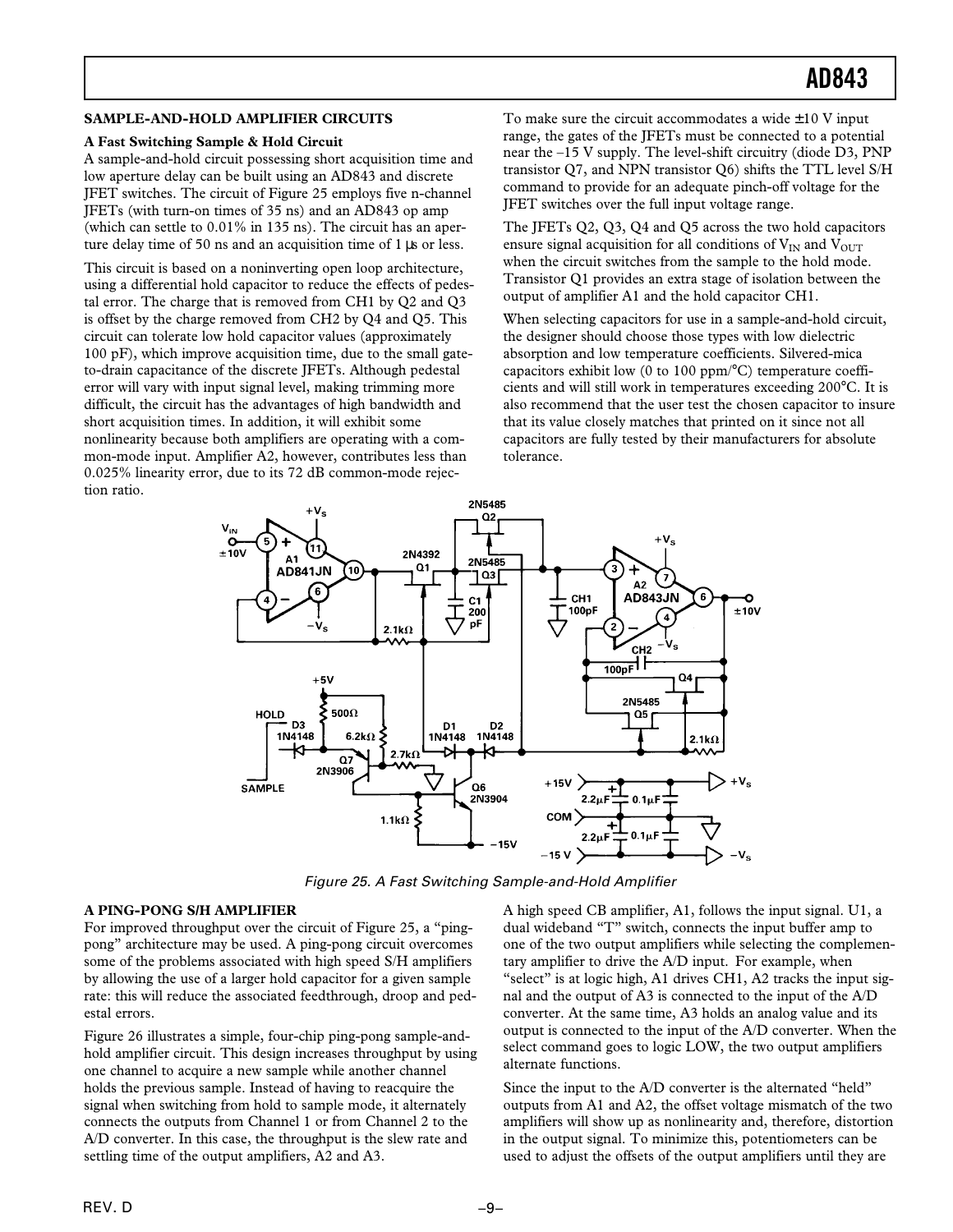equal. Alternatively, an autocalibration circuit using two D/A converters can be employed. This can also be used to calibrate out the effects of offset voltage drift over temperature.

The switch choice, for U1s, is critical in this type of design. The DG542 utilizes "T" switching techniques on each channel for exceptionally low crosstalk and for high isolation. The part fur-

ther improves these specifications by using ground pins between the signal pins. With an input frequency of 5 MHz, crosstalk and isolation are –85 dB and –75 dB, respectively. A limitation of this switch is that it operates from a maximum –5 V negative supply, making bipolar operation more difficult. It is recommended that amplifiers A1, A2 and A3 operate from the same –5 V supply to minimize any potential latch-up problems.



Figure 26. A Ping-Pong Sample-and-Hold Amplifier



Figure 27. Settling Time Test Circuit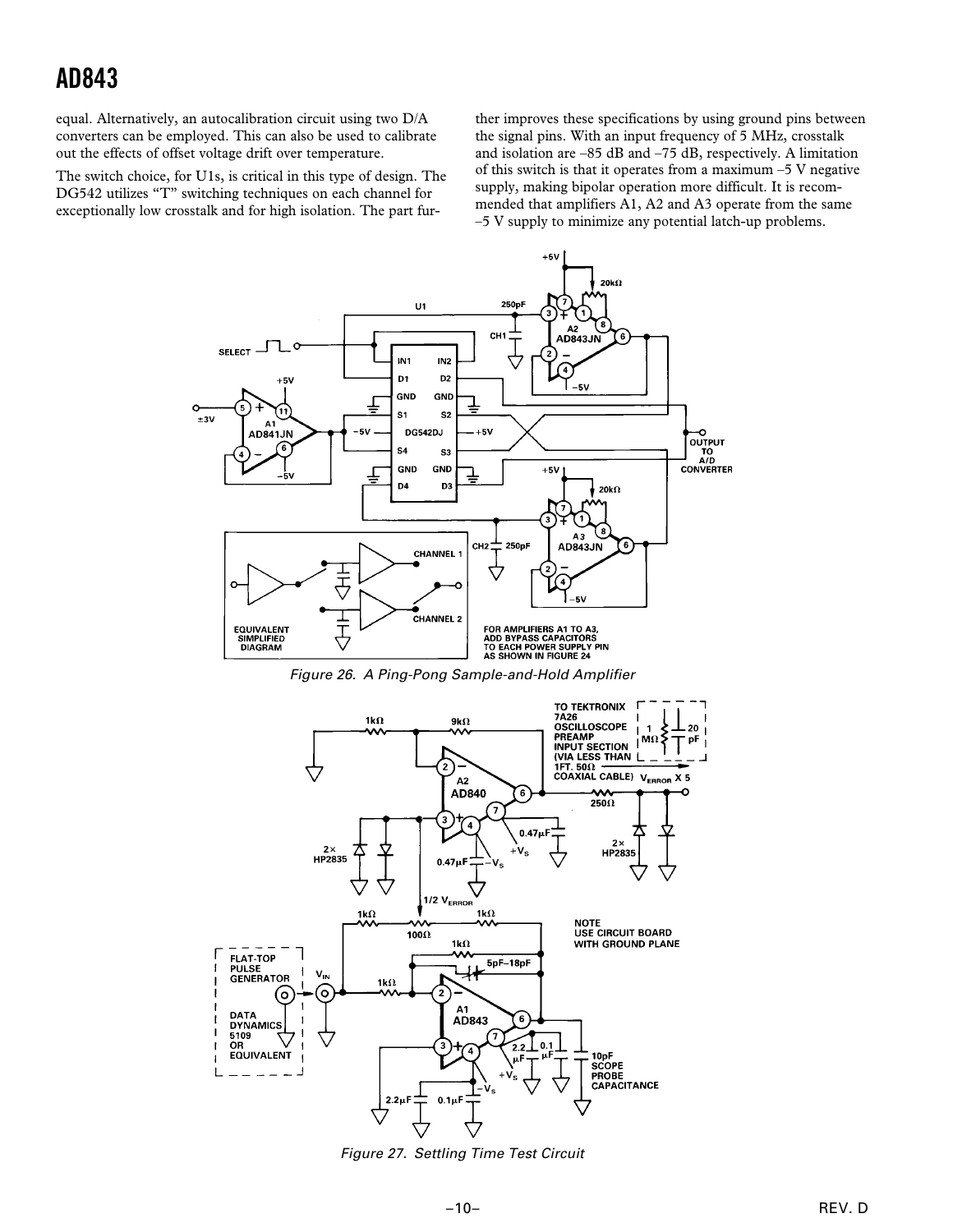### **MEASURING AD843 SETTLING TIME**

Figure 28 shows the dynamic response of the AD843 while operating in the settling time test circuit of Figure 27. The input of the settling time fixture is driven by a flat-top pulse generator. The error signal output from A1, the AD843 under test, is amplified by op amp A2 and then clamped by two high speed Schottky diodes.



Figure 28. Settling Characteristics: +10 V to 0 V Step. Upper Trace: Amplified Error Voltage (0.01%/Div) Lower Trace: Output of AD843 Under Test (5 V/Div)

The error signal is clamped to prevent it from greatly overloading the oscilloscope preamp. A Tektronix oscilloscope preamp type 7A26 was chosen because it will recover from the approximately 0.4 volt overload, quickly enough to allow accurate measurement of the AD843's 135 ns settling time. Amplifier A2 is a very high speed op amp; it provides a voltage gain of 10, providing a total gain of 5 from the error signal to the oscilloscope input.

### **A FAST PEAK DETECTOR CIRCUIT**

The peak detector circuit of Figure 29, can accurately capture the amplitude of input pulses as narrow as 200 ns and can hold their value with a droop rate of less than 20  $\mu$ V/ $\mu$ s. This circuit will capture the peak value of positive polarity waveforms; to detect negative peaks, simply reverse the polarity of the two diodes.

The high bandwidth and 200 V/µs slew rate of amplifier A2, an AD843, allows the detector's output to "keep up" with its input thus minimizing overshoot. The low (<1 nA) input current of the AD843 ensures that the droop rate is limited only by the reverse leakage of diode D2, which is typically <10 nA for the type shown. The low droop rate is apparent in Figure 30. The

detector's output (top trace) loses slightly over a volt of the 8 volt peak input value (bottom trace) in 75 ms, or a rate of approximately  $16 \mu V/\mu s$ .



TOP TRACE: PEAK DETECTOR OUTPUT BOTTOM TRACE: INPUT, 8V PEAK @ 125Hz Figure 30. Peak Detector Response to 125 Hz Pulse Train



TOP TRACE: PEAK DETECTOR OUTPUT, 8V BOTTOM TRACE: INPUT VOLTAGE, 8V PEAK, 650ns PULSE WIDTH

Figure 31. Peak Capture Time

Amplifier A1, an AD847, can drive 680 pF hold capacitor,  $C_P$ , fast enough to "catch-up" with the next peak in 100 ns and still settle to the new value in 250 ns, as illustrated in Figure 31. *Reducing* the value of capacitor  $C_P$  to 100 pF will maximize the speed of this circuit at the expense of increased overshoot and droop. Since the AD847 can drive an arbitrarily large value of capacitance, C<sub>P</sub> can be *increased* to reduce droop, at the expense of response time.



Figure 29. A Fast Peak Detector Circuit